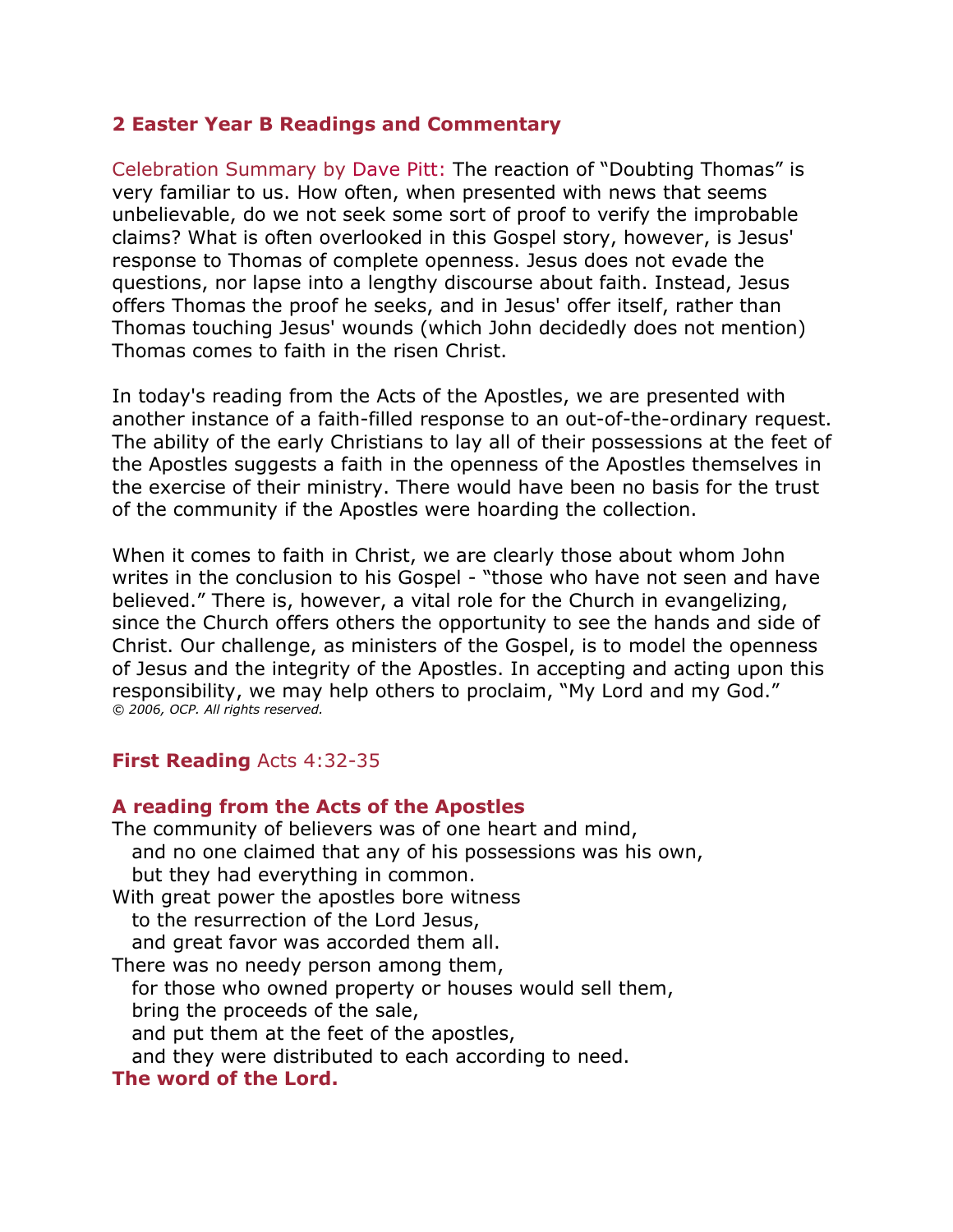Commentary Acts 4:32-35 by [John Paul Heil:](http://www.liturgy.com/home/authors.php?authorID=6) Main Theme: The RESURRECTION of Jesus inspires communal SHARING with the NEEDY. Faith in the risen Jesus has resulted in an idyllic situation of unity and harmony within the early Christian community. This unity included a remarkable giving up of the rights of individual ownership and extended to a generous sharing with one another of all of their material belongings. This ideal of unity inspired by the resurrection of Jesus underscores for us today how great is the scandal of disunity among those who call themselves Christians--a scandal that has endured for so long that we take it for granted. Their willingness to give up private ownership for the sake of the greater good of unity challenges the various Christian groups of today to consider what they might need to sacrifice for the sake of greater Christian unity.

That the apostles bore witness with great power to the resurrection of the Lord Jesus prompts the questions: How are we bearing witness to the resurrection today? Can people see that our faith in the resurrection makes a difference in the kind of lives we lead?

Those who owned property in the early Christian community sold it and generously gave the proceeds to the community so that "there was no needy person among them." Does our faith in the risen Jesus inspire us to likewise share what we have with those who are needy among us? *© 2003, OCP. All rights reserved.*

# **Responsorial Psalm** Psalm 118:2-4, 13-15, 22-24

 $\mathbf{R}(1)$  Give thanks to the Lord for he is good, his love is everlasting. Or:

Alleluia.

Let the house of Israel say, "His mercy endures forever." Let the house of Aaron say, "His mercy endures forever." Let those who fear the LORD say, "His mercy endures forever."

I was hard pressed and was falling, but the LORD helped me. My strength and my courage is the LORD, and he has been my savior. The joyful shout of victory

in the tents of the just.

The stone which the builders rejected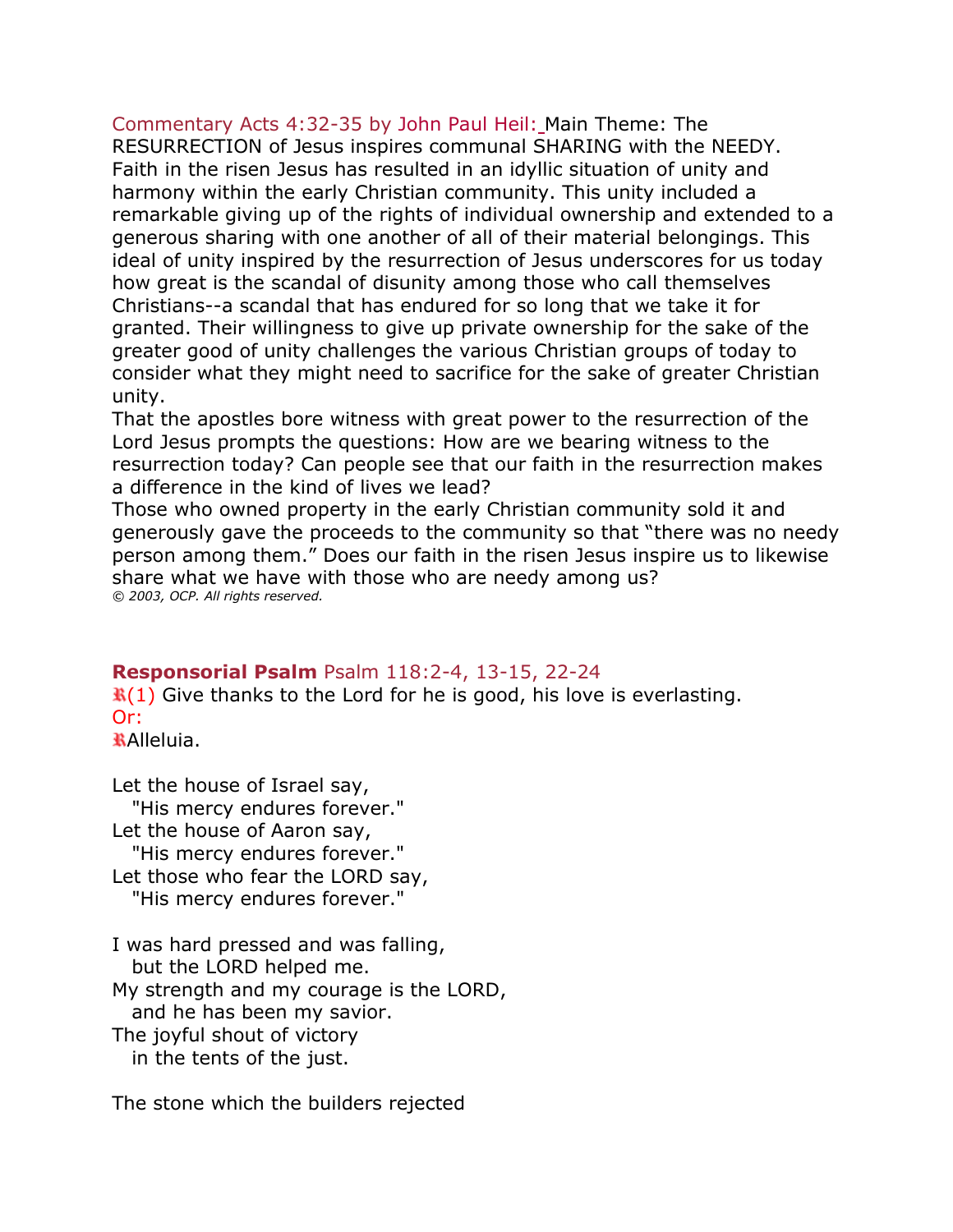has become the cornerstone. By the LORD has this been done; it is wonderful in our eyes. This is the day the LORD has made; let us be glad and rejoice in it.

Commentary Psalm 118:2-4, 13-15, 22-24 by [Tom Conry:](http://www.liturgy.com/home/authors.php?authorID=185) The idea of the "cornerstone" can refer either to the square stone that supports the corner of a building or to the capstone of a building. The proverb in verse 22 is a proclamation of reversal, and is attached to the situation of the man who was taken for dead and is now fully alive. Within the psalm there is a constant alternating of the situation of the individual with the social situation of the community; in its performance it seems to make the journey from death to life of one person the symbol and inspiration of the whole group.

"The day that the Lord has made" (or, perhaps better, "the day on which the Lord has acted") marks the setting of this psalm as an important feast. The followers of Jesus took up this song and applied it to their own circumstances.

*© 2003, OCP. All rights reserved.*

## **Second Reading** 1 John 5:1-6 **A reading from the first Letter of Saint John**

Beloved:

 Everyone who believes that Jesus is the Christ is begotten by God, and everyone who loves the Father

loves also the one begotten by him.

In this way we know that we love the children of God

when we love God and obey his commandments.

For the love of God is this,

that we keep his commandments.

And his commandments are not burdensome,

for whoever is begotten by God conquers the world.

And the victory that conquers the world is our faith.

Who indeed is the victor over the world

but the one who believes that Jesus is the Son of God?

This is the one who came through water and blood, Jesus Christ, not by water alone, but by water and blood.

The Spirit is the one that testifies,

and the Spirit is truth.

**The word of the Lord.**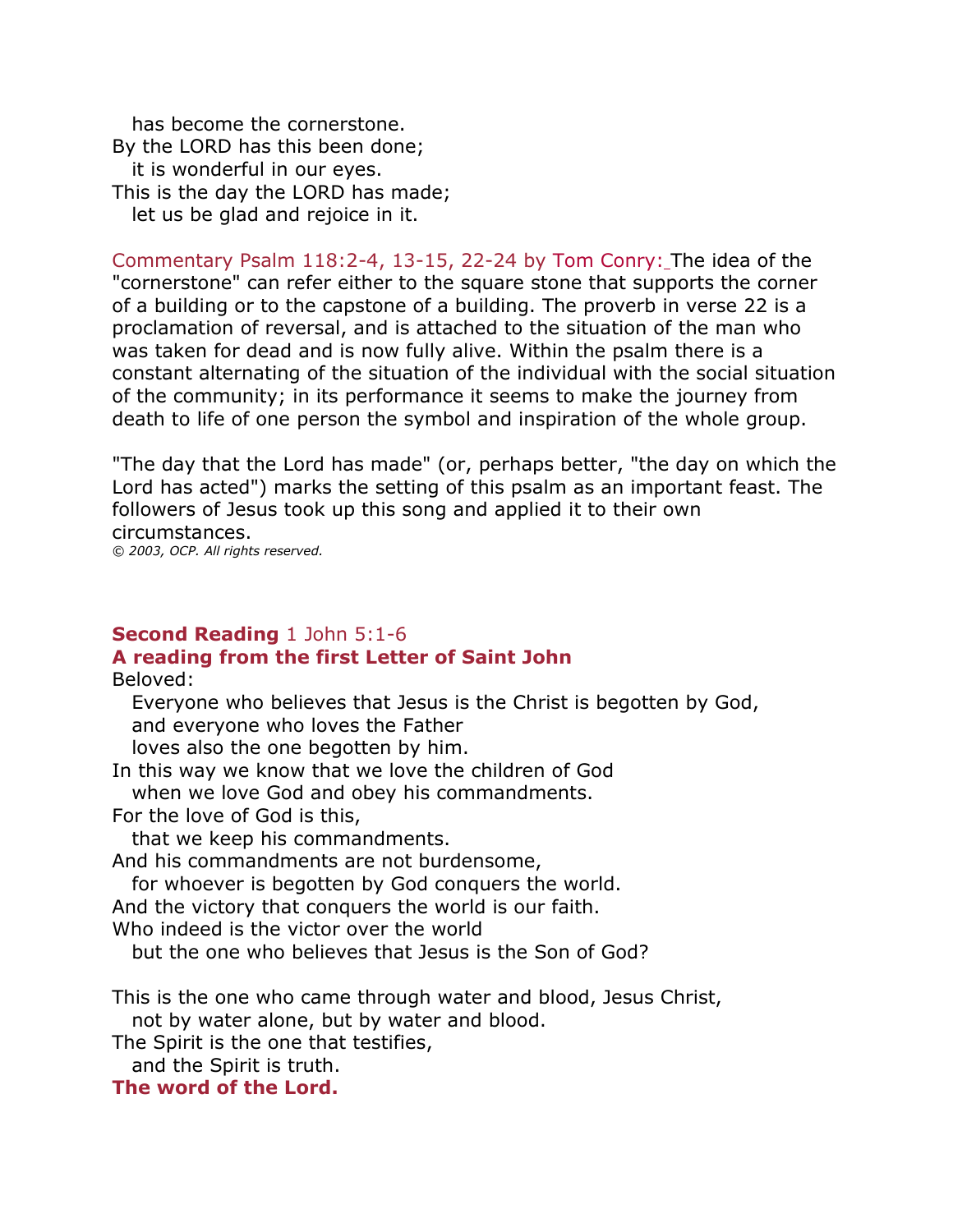Commentary 1 John 5:1-6 by [Tom Conry:](http://www.liturgy.com/home/authors.php?authorID=185) This psalm begins and ends with elements from a public liturgy of thanksgiving, and yet includes in its central portion elements of what seem like personal testimony. It contains a number of textual and translational difficulties (what does verse 27 mean, anyway?) and its form and setting have befuddled scripture scholars for many years, with no solutions in sight. Finally, the lectionary does not help, as it picks verses from disparate sections without making an apparent connection. With these kinds of inconsistencies and uncertainties, and with such a wide range of possible meanings, it is no wonder that Psalm 118 became an important text for many of the early Christian churches. Any number of interpreters took these verses of YHWH's vindication of an individual pilgrim and applied them to the life, suffering, and resurrection of Jesus. Indeed, that is what they seem to be doing in this liturgy!

The idea of the "cornerstone" can refer either to the square stone that supports the corner of a building or to the capstone of a building. The proverb in verse 22 is a proclamation of reversal, and is attached to the situation of the man who was taken for dead and is now fully alive. Within the psalm there is a constant alternating of the situation of the individual with the social situation of the community; in its performance it seems to make the journey from death to life of one person the symbol and inspiration of the whole group.

"The day that the Lord has made" (or, perhaps better, "the day on which the Lord has acted") marks the setting of this psalm as an important feast. The followers of Jesus took up this song and applied it to their own circumstances.

*© 2003, OCP. All rights reserved.*

## **Gospel Acclamation** John 20:29

Alleluia, alleluia.

You believe in me, Thomas, because you have seen me, says the Lord; blessed are they who have not seen me, but still believe!

## **Gospel** John 20:19-31

## **A reading from the holy Gospel according to John**

On the evening of that first day of the week, when the doors were locked, where the disciples were, for fear of the Jews, Jesus came and stood in their midst and said to them, "Peace be with you."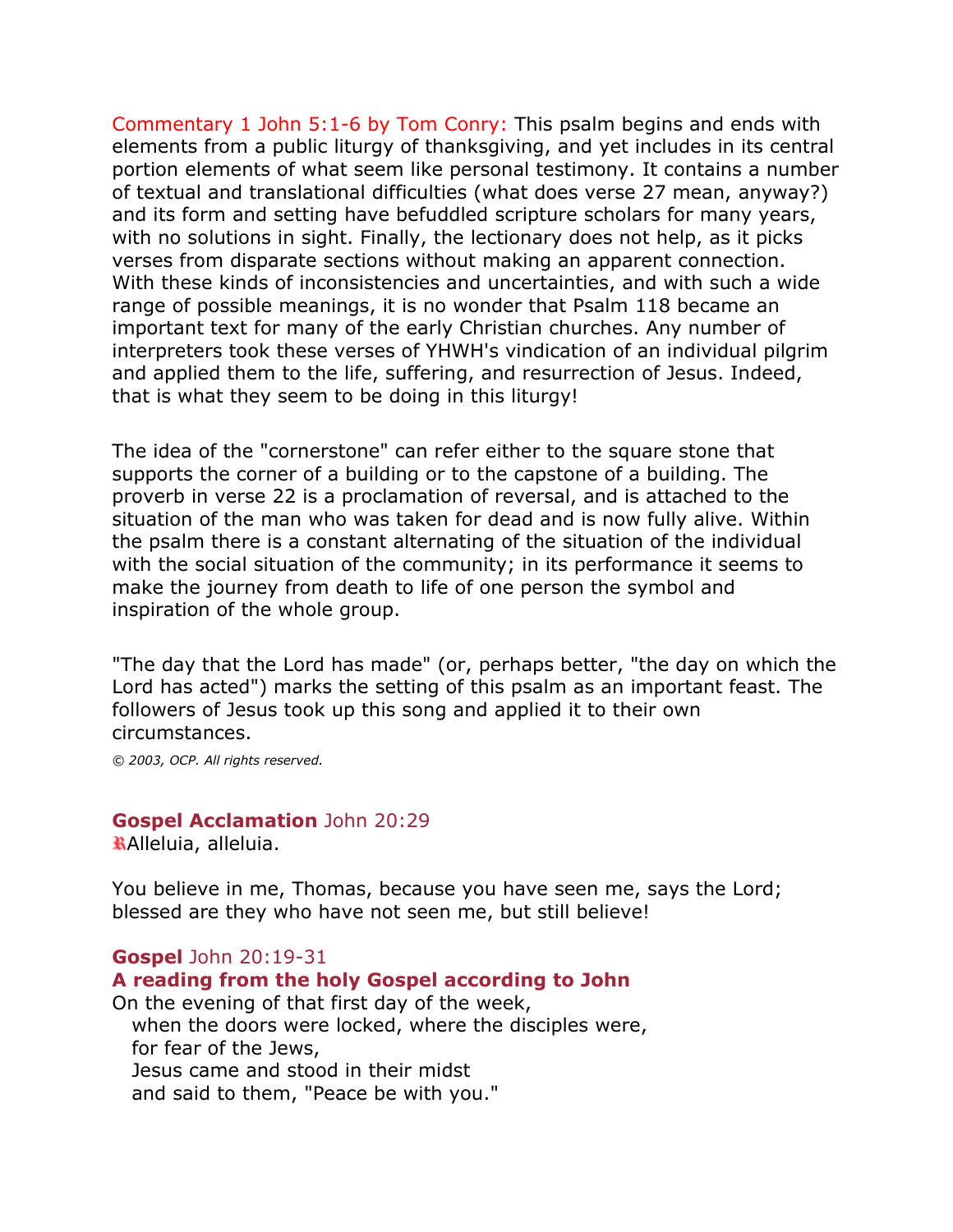When he had said this, he showed them his hands and his side. The disciples rejoiced when they saw the Lord. Jesus said to them again, "Peace be with you. As the Father has sent me, so I send you." And when he had said this, he breathed on them and said to them, "Receive the Holy Spirit. Whose sins you forgive are forgiven them, and whose sins you retain are retained." Thomas, called Didymus, one of the Twelve, was not with them when Jesus came. So the other disciples said to him, "We have seen the Lord." But he said to them, "Unless I see the mark of the nails in his hands and put my finger into the nailmarks and put my hand into his side, I will not believe." Now a week later his disciples were again inside and Thomas was with them. Jesus came, although the doors were locked, and stood in their midst and said, "Peace be with you." Then he said to Thomas, "Put your finger here and see my hands, and bring your hand and put it into my side, and do not be unbelieving, but believe." Thomas answered and said to him, "My Lord and my God!" Jesus said to him, "Have you come to believe because you have seen me? Blessed are those who have not seen and have believed." Now, Jesus did many other signs in the presence of his disciples that are not written in this book. But these are written that you may come to believe that Jesus is the Christ, the Son of God, and that through this belief you may have life in his name.

## **The Gospel of the Lord.**

*Lectionary for Mass in the Dioceses of the United States of America, volume I Copyright © 1970, 1997, 1998 Confraternity of Christian Doctrine, Inc., Washington, D.C. All rights reserved. No part of this work may be reproduced or transmitted in any form or by any means, electronic or mechanical, including photocopying, recording, or by any information storage and retrieval system, without permission in writing from the copyright owner.*

Commentary John 20:19-31 by [Tom Conry:](http://www.liturgy.com/home/authors.php?authorID=185) Stories of the appearances of Jesus after his crucifixion began to circulate through the churches very early on. These experiences of the risen Christ to individuals and groups were put